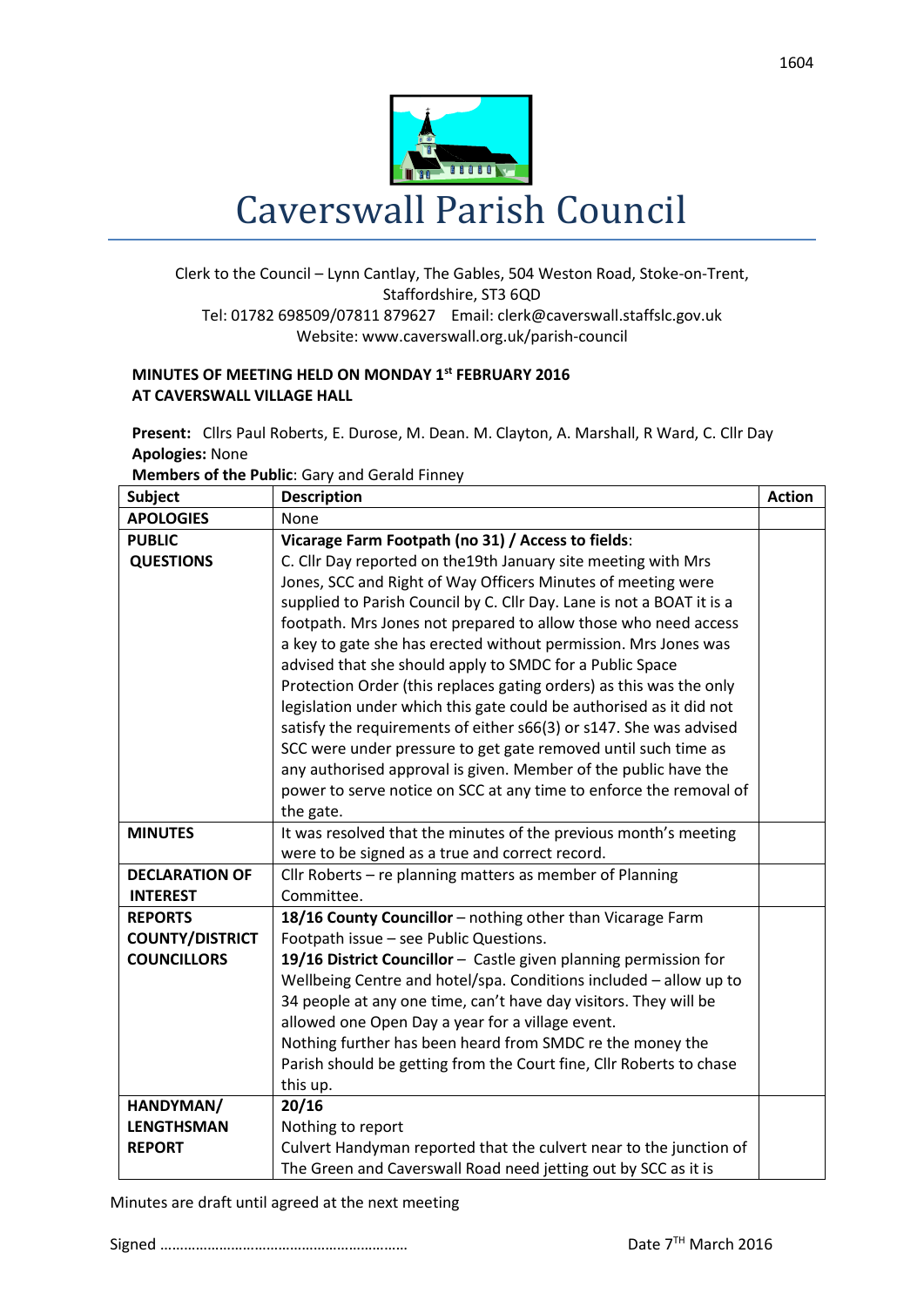| <b>Subject</b>         | <b>Description</b>                                                                                                    | <b>Action</b> |
|------------------------|-----------------------------------------------------------------------------------------------------------------------|---------------|
|                        | blocked under the road, he has tried unblocking it with rods but                                                      |               |
|                        | cannot unblock it.                                                                                                    |               |
|                        | <b>HIGHWAYS ISSUES -</b>                                                                                              |               |
| <b>MATTERS ARISING</b> | 21/16 School Parking Problems                                                                                         |               |
| <b>FROM PREVIOUS</b>   | (04/16, 151/15, 135/15, 120/15, 104/15, 87/15, 72/15)                                                                 |               |
| <b>MEETINGS</b>        | Zig Zag lines outside St Filumenas have been done. Police not able                                                    |               |
|                        | to supply traffic cones as only have a few for the whole area.                                                        |               |
|                        | These can be privately purchased if needed. Costs for Grascreting                                                     |               |
|                        | were supplied 200sq m - £9,500.00, 400 sq m - £16,500.00                                                              |               |
|                        | excluding VAT in addition to this there would be preparation costs                                                    |               |
|                        | It was considered at the meeting that this was not a viable option.                                                   |               |
|                        | Clerk to speak to Mark Deaville about the extra spaces on the                                                         |               |
|                        | Village Hall land and the Safety Awareness Campaign as discussed                                                      |               |
|                        | at the previous meeting. Letter to come from Police re parking to                                                     |               |
|                        | be sent out to all Parents by the 2 Schools.                                                                          |               |
|                        | 22/16 Grids and Drains                                                                                                |               |
|                        | Nothing other than culvert as reported under                                                                          |               |
|                        | Lengthsman/Handyman.                                                                                                  |               |
|                        | 23/16 Hedge on corner of Caverswall Road                                                                              |               |
|                        | (07/15) Email sent to Mr MacDonald asking him to cut back the                                                         |               |
|                        | hedge by the end of February otherwise the Parish Council or SCC<br>will undertake this and invoice him for the cost. |               |
|                        | 24/16 Footpaths:                                                                                                      |               |
|                        | (08/16, 155/15, 138/15. 124/15, 108/15, 91/15, 76/15)                                                                 |               |
|                        | Vicarage Farm - see Public Questions above                                                                            |               |
|                        | 25/16 CARSA Fest: nothing heard for organisers                                                                        |               |
|                        | 26/16 Fencing along The Dams                                                                                          |               |
|                        | (15/16) Quotes still to be obtained.                                                                                  |               |
|                        | 27/16 Financial Forward Planning                                                                                      |               |
|                        | Cllr Durose reported that there was a telegraph pole by the old                                                       |               |
|                        | shop that could be used for a new light if in the future a new light                                                  |               |
|                        | was obtained.                                                                                                         |               |
|                        | <b>Unresolved Items: none</b>                                                                                         |               |
|                        | 28/16                                                                                                                 |               |
| <b>CORRESPONDENCE</b>  | <b>TSB</b><br><b>Bank Statements</b>                                                                                  |               |
|                        |                                                                                                                       |               |
|                        | <b>SMDC (Support Staffordshire)</b><br>Report on recent Community                                                     |               |
|                        | Development survey                                                                                                    |               |
|                        |                                                                                                                       |               |
| <b>FINANCE</b>         | 29/16                                                                                                                 |               |
|                        | Payments:                                                                                                             |               |
|                        | The following accounts were approved for payment: -                                                                   |               |
|                        | Mrs L Cantlay – Clerk Salary and Expenses – February<br>£213.00 *                                                     |               |
|                        | TOTAL PAYMENTS THIS MONTH - £213.00                                                                                   |               |
|                        | - indicates payments to be made via Internet Banking Faster                                                           |               |
|                        | Payment, approved at meeting.                                                                                         |               |
|                        | Transfer $-$ £300.00                                                                                                  |               |
|                        | Receipts:                                                                                                             |               |
|                        | Interest on both savings accounts $(Jan) - 0.37 + 0.52 = £0.89$                                                       |               |
|                        |                                                                                                                       |               |

Minutes are draft until agreed at the next meeting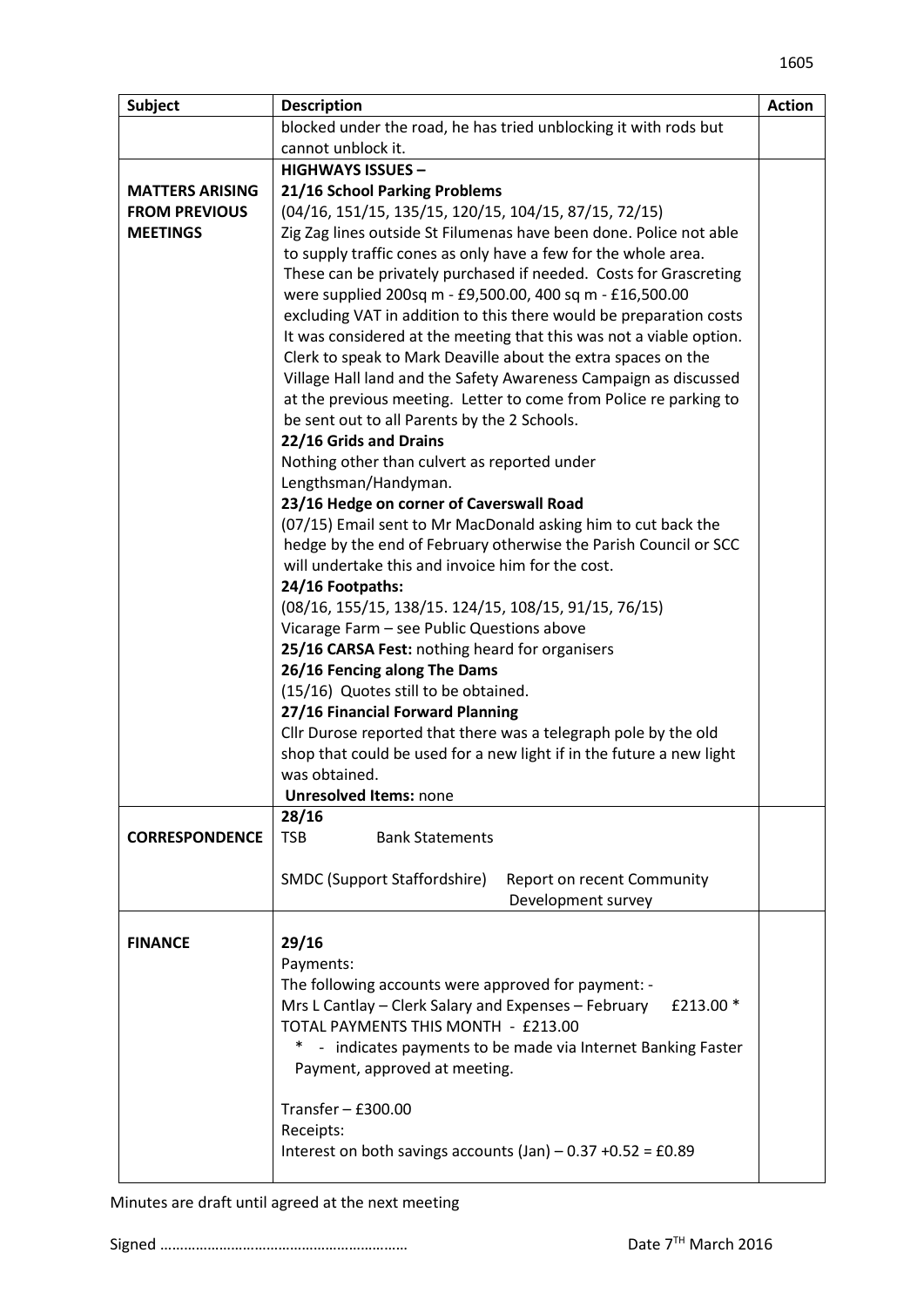| <b>Subject</b>      | <b>Description</b>                                                                                                                     | <b>Action</b> |
|---------------------|----------------------------------------------------------------------------------------------------------------------------------------|---------------|
|                     | Accounts (after any payment or receipts made):                                                                                         |               |
|                     | Current Account - £246.63                                                                                                              |               |
|                     | Instant Access Account - £11,056.19                                                                                                    |               |
|                     | Contingency Account - £8,103.99                                                                                                        |               |
| <b>PLANNING</b>     | 30/16 Applications<br>DET/2016/0003 - Caverswall Park Farm - Change of use of existing                                                 |               |
| <b>MATTERS</b>      | offices (use Class B1) to 4no dwellings (use Class C3) - No                                                                            |               |
|                     | Objection subject to neighbours' approval                                                                                              |               |
|                     | SMD/2016/0021 - Kingston House, School Lane - Erection of a                                                                            |               |
|                     | single storey side extension, alterations to existing roof shape and                                                                   |               |
|                     | construction of a dormer and chimney - No Objection subject to                                                                         |               |
|                     | neighbour's approval                                                                                                                   |               |
|                     | <b>Decisions</b>                                                                                                                       |               |
|                     | SMD/2015/0671 - Caverswall Castle - Listed Building Consent for                                                                        |               |
|                     | change of use of Grade 1 castle from residential to residential and                                                                    |               |
|                     | well-being retreat centre with guest hotel accommodation and<br>associated parking, demolition of existing summer pool enclosure       |               |
|                     | and replacement with a covered parking area, including alteration                                                                      |               |
|                     | and extension of the existing outbuilding to provide ancillary                                                                         |               |
|                     | parking and garaging for the dwelling house - APPROVED                                                                                 |               |
|                     |                                                                                                                                        |               |
|                     | 31/16 Transparency Code:                                                                                                               |               |
| <b>NEW BUSINESS</b> | Clerk reported that it is a legal requirement that various items are                                                                   |               |
|                     | published on a website. There is a site www.caverswall.org which                                                                       |               |
|                     | already has a Parish Council page this is run and maintained by<br>Steve Baggaley who is happy to include any Parish Council items. It |               |
|                     | was agreed that all necessary documents were supplied for                                                                              |               |
|                     | inclusion but that we should look into setting up a separate                                                                           |               |
|                     | website for the Parish Council in the future.                                                                                          |               |
|                     |                                                                                                                                        |               |
|                     | 32/16 Defibrillator                                                                                                                    |               |
|                     | It was agreed that a further defibrillator should be purchased to be                                                                   |               |
|                     | located at the Weston Coyney end of the village. Possible sites                                                                        |               |
|                     | were Auctioneers Arms or Bickertons this to be decided once<br>defibrillator is obtained. Cllr Ward to speak to Landlady of the        | <b>RW</b>     |
|                     | Auctioneers Arms to ask that she speaks to brewery re permission                                                                       |               |
|                     | Clerk to contact Chad Bloor re purchase of defibrillator and heated                                                                    | Clerk         |
|                     | cabinet.                                                                                                                               |               |
|                     |                                                                                                                                        |               |
|                     | 33/16 Queens 90 <sup>th</sup> birthday                                                                                                 |               |
|                     | Cllr Durose reported that at the Parking Meeting the Heads of both<br>schools said that they wanted to arrange something to celebrate  |               |
|                     | this. It was agreed that if they wanted they could use the Parish                                                                      |               |
|                     | Council playing field and car park. Cllr Marshall to speak to Head of                                                                  | AM            |
|                     | St Peters to find out if anything is going to be done.                                                                                 |               |
|                     | Cllrs Dean and Durose both suggested that the Parish Council could                                                                     |               |
|                     | get new "Caverswall" signs to commemorate event. Cllr Dean to                                                                          | <b>MD</b>     |
|                     | look into this further.                                                                                                                |               |
|                     | 34/16 Caverswall Community Development Survey                                                                                          |               |
|                     | Email received from Sue Green from Support Staffordshire giving<br>details of the feedback. Two main suggestions were new              |               |

Minutes are draft until agreed at the next meeting